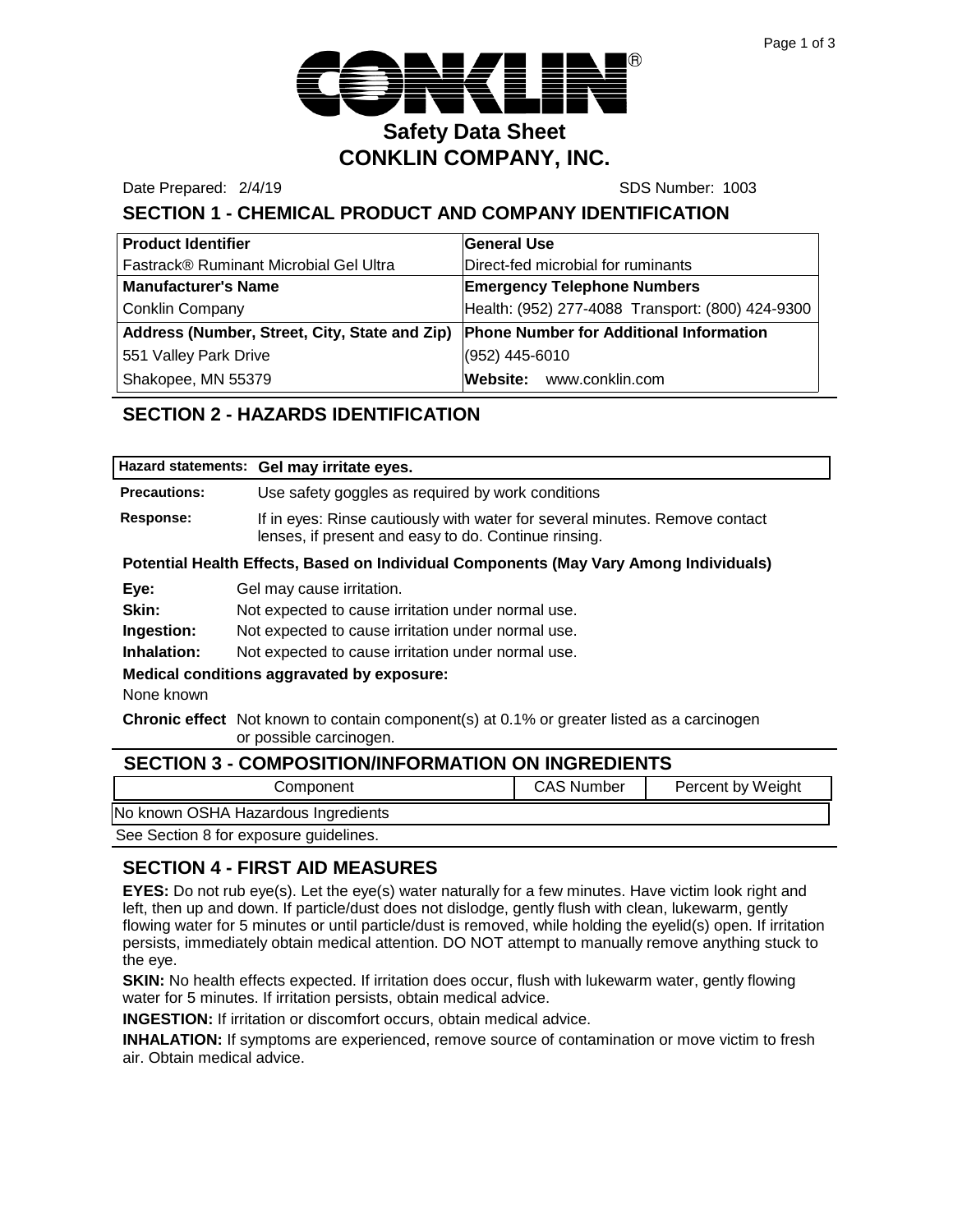## **SECTION 5 - FIRE FIGHTING MEASURES**

**FLASH POINT:** Not applicable.

**EXINGUISHING MEDIA:** Water fog or spray, dry chemical, foam, carbon dioxide.

**SPECIAL FIRE FIGHTING PROCEDURES:** Use water, dry chemical, CO2, or foam, as appropriate for surrounding fire. Use water spray to cool containers. Cool and use caution when approaching fireexposed containers. This is an organic material that may burn.

# **SECTION 6 - ACCIDENTAL RELEASE MEASURES**

**SPILL OR LEAK PROCEDURE:** Notify management of material spills. Product spills should be placed in recovery systems, or be shoveled into closed containers for disposal in an approved sanitary landfill or incinerator. Follow Federal, State and Local regulations for disposal.

## **SECTION 7 - HANDLING AND STORAGE**

**STORAGE TEMPERATURE:** Store in cool, dry place; preferably a refrigerator.

HANDLING AND STORAGE PRECAUTIONS: Refrigerate if possible. Store in dry, cool, ventilated area in tightly closed containers out of the reach of children. Keep empty containers away from young children. See Sections 5, 6, and 8 for additional handling precautions.

#### **SECTION 8 - PERSONAL PROTECTION/EXPOSURE CONTROLS**

**ENGINEERING CONTROLS:** Provide sufficient general and local exhaust ventilation to maintain safe exposure levels. Provide a source of clean water for flushing eyes and skin.

**EYE PROTECTION REQUIREMENTS:** Use safety goggles as required by work conditions.

**SKIN PROTECTION REQUIREMENTS:** Rubber/polyethylene protective gloves and long sleeved clothing, as needed, to prevent skin contact.

**RESPIRATORY PROTECTION:** None required under normal conditions of use. A NIOSH-approved airpurifying respirator with dust/mist pre-filters is recommended under conditions that will generate dust.

## **AIRBORNE EXPOSURE LIMITS**

|                   | OSHA           | <b>ACGIH</b>   |      |
|-------------------|----------------|----------------|------|
| <b>Components</b> | <b>PEL/TWA</b> | <b>TLV/TWA</b> | STEL |

Definitions:

| PEL | = Permissible Exposure Limit |  |  |
|-----|------------------------------|--|--|
|-----|------------------------------|--|--|

- Threshold Limit Value = **TLV**
- $TWA = Time-weighted average (8 hour day)$
- $STEL = Short term exposure limit (15 minutes), no more than 60 min/day$
- Ceiling (not to be exceeded under any condition) = (c)
- Skin = (s)

# **SECTION 9 - PHYSICAL AND CHEMICAL PROPERTIES**

| Physical Form: Gel            |                         | Solubility in Water:                                 | <b>Insoluble</b> |
|-------------------------------|-------------------------|------------------------------------------------------|------------------|
| Color:                        | Brown with small flecks | Specific Gravity (Water = $1$ ):                     | 1.15             |
| Odor:                         | Vegetable oil           | Evaporation Rate (Butyl Acetate = 1): Not applicable |                  |
| Boiling Range: Not Applicable |                         | Vapor Pressure (mm Hg):                              | Not applicable   |
| pH:                           | Not applicable          | Vapor Density ( $Air = 1$ ):                         | Not applicable   |